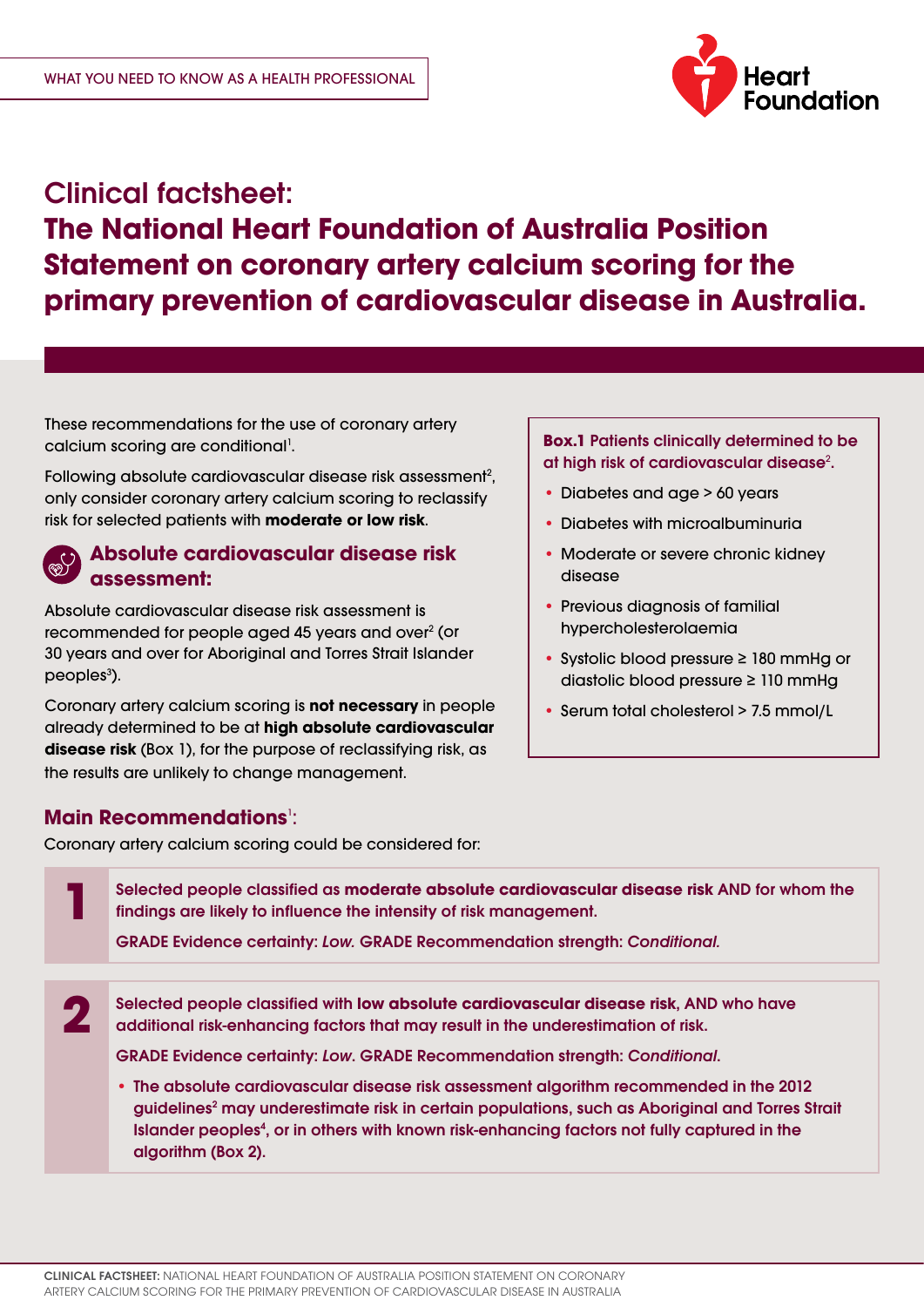#### **Box 2.** Selected cardiovascular disease 'risk-enhancing' factors from US guidelines (5-6).

- Family history of premature atherosclerotic CVD
- Primary hypercholesterolaemia LDL ≥ 4.1 mmol/L, non-HDL ≥ 4.9 mmol/L
- Persistently elevated triglycerides > 1.98 mmol/L
- Metabolic syndrome
- History of premature menopause
- History of pregnancy-associated conditions that increase later atherosclerotic CVD risk e.g. preeclampsia
- Chronic inflammatory conditions, e.g. rheumatoid arthritis
- High risk ethnicity, e.g. South Asian populations, Aboriginal and Torres Strait Islander peoples
- Other lipids/biomarkers associated with increased atherosclerotic CVD risk, if measured:
	- Elevated high-sensitivity C-reactive protein
	- Elevated lipoprotein (a)
	- Elevated apolipoprotein B
	- Reduced ankle-brachial index (<0.9)

*LDL: low density lipoprotein; non-HDL: non high density lipoprotein*

# **Implications of coronary artery calcium score results**

If coronary artery calcium scoring is undertaken:

**1.** A score = 0 Agatston Units (AU) could reclassify a person to a **low absolute cardiovascular disease risk** status; with subsequent management to be informed by patient/clinician discussion and follow contemporary recommendations for low absolute cardiovascular disease risk.

GRADE Evidence certainty: *Very Low*. GRADE Recommendation strength: *Conditional*.

- Apply caution when reclassifying to a lower risk status in the presence of certain risk-enhancing factors. For example, Aboriginal and Torres Strait Islander peoples, smoking, diabetes, or a family history of cardiovascular disease<sup>5-7</sup>.
- A score of 0 does not rule out the presence of non-calcified plaque.
- **2.** A score = 1 AU to 99 AU AND <75th percentile for age and sex (Table 1), reclassification of risk status is uncertain.
- **3.** A score >99 AU OR ≥75th percentile for age and sex (Table 1) could reclassify a person to a **high absolute cardiovascular disease risk** status; with subsequent management to be informed by patient/clinician discussion and follow contemporary recommendations for high absolute cardiovascular disease risk.

GRADE Evidence certainty: *Very Low*. GRADE Recommendation strength: *Conditional*.

• This result could reclassify a person **indefinitely to high absolute cardiovascular disease risk** status. Repeat calcium scoring is not warranted in this group.

|            |                                                                                                                                                                                               | <b>Men</b>   |              |       |       | Women        |              |              |                |
|------------|-----------------------------------------------------------------------------------------------------------------------------------------------------------------------------------------------|--------------|--------------|-------|-------|--------------|--------------|--------------|----------------|
|            | Age (yr)                                                                                                                                                                                      | $45$         | 45-54        | 55-64 | 65-74 | $45$         | 45-54        | 55-64        | 65-74          |
| Percentile | 25 <sub>th</sub>                                                                                                                                                                              | 0            | 0            | 0     | 40    | 0            | 0            | <sup>0</sup> | 0              |
|            | 50th                                                                                                                                                                                          | $\mathbf{0}$ | $\mathbf{0}$ | 30    | 173   | $\mathbf{0}$ | $\mathbf{0}$ | $\mathbf{0}$ | $\overline{4}$ |
|            | 75th                                                                                                                                                                                          | 0            | 21           | 162   | 585   | 0            | $\Omega$     | 17           | 43             |
|            | 90th                                                                                                                                                                                          | 8            | 108          | 315   | 1230  | $\mathbf{0}$ |              | 91           | 212            |
|            | Table 1: Normal distribution of coronary artery calcium scores (AU) in a healthy cohort stratified by age and sex, adapted<br>from Hoffmann et al. <sup>8</sup> AU: Agatston units; yr: year. |              |              |       |       |              |              |              |                |
|            | <b>CLINICAL FACTSHEET:</b> NATIONAL HEART FOUNDATION OF AUSTRALIA POSITION STATEMENT ON CORONARY<br>ARTERY CALCIUM SCORING FOR THE PRIMARY PREVENTION OF CARDIOVASCULAR DISEASE IN AUSTRALIA  |              |              |       |       |              |              |              |                |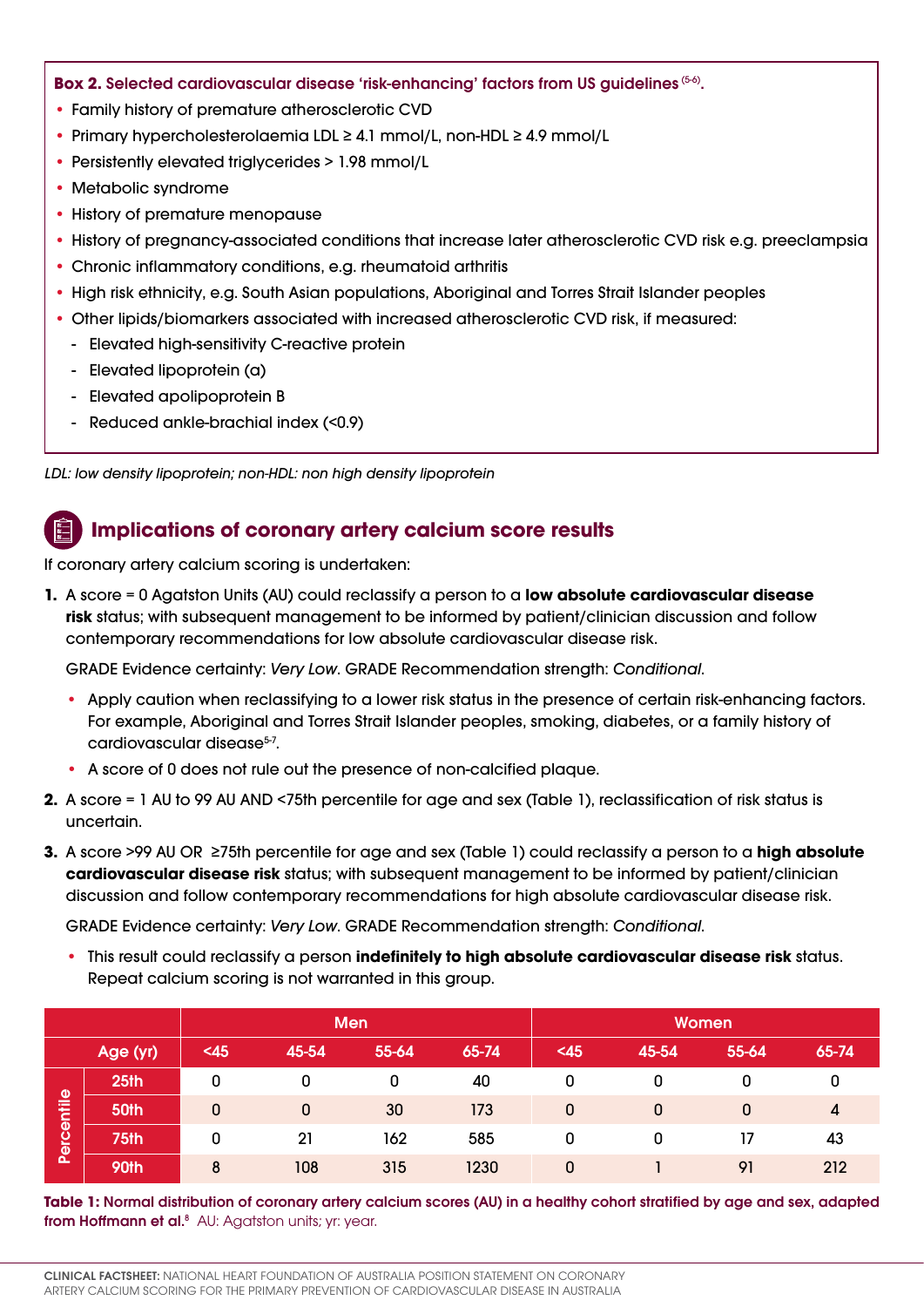At the time of publication, coronary artery calcium scoring is not publicly funded in Australia, and the cost lies with individual patients. Please consider the potential impact of cost of coronary artery calcium scoring on health equity using a shared decision-making approach that considers the patient's preferences and values.

Where an initial coronary artery calcium score = 0, or ranges from 1 AU to 99 AU AND <75th percentile for age and sex, an interval of five years is reasonable if considering a repeat coronary artery calcium score<sup>9-10</sup>.

**Figure. 1** Integrating conditional recommendations from the National Heart Foundation of Australia's Position Statement on coronary artery calcium scoring for the primary prevention of cardiovascular disease into practice.



*Thresholds for coronary artery calcium scoring have been adapted from international guidelines.* 

*a As assessed using the absolute cardiovascular disease risk calculator.* 

*b For the purpose of reclassifying risk. The use of calcium scoring to detect subclinical atherosclerosis may be considered in patients with familial hypercholesterolaemia (FH) in line with guidance from FH Australasia Network*<sup>11</sup>. *AU: Agatston units; CAC: coronary artery calcium.*